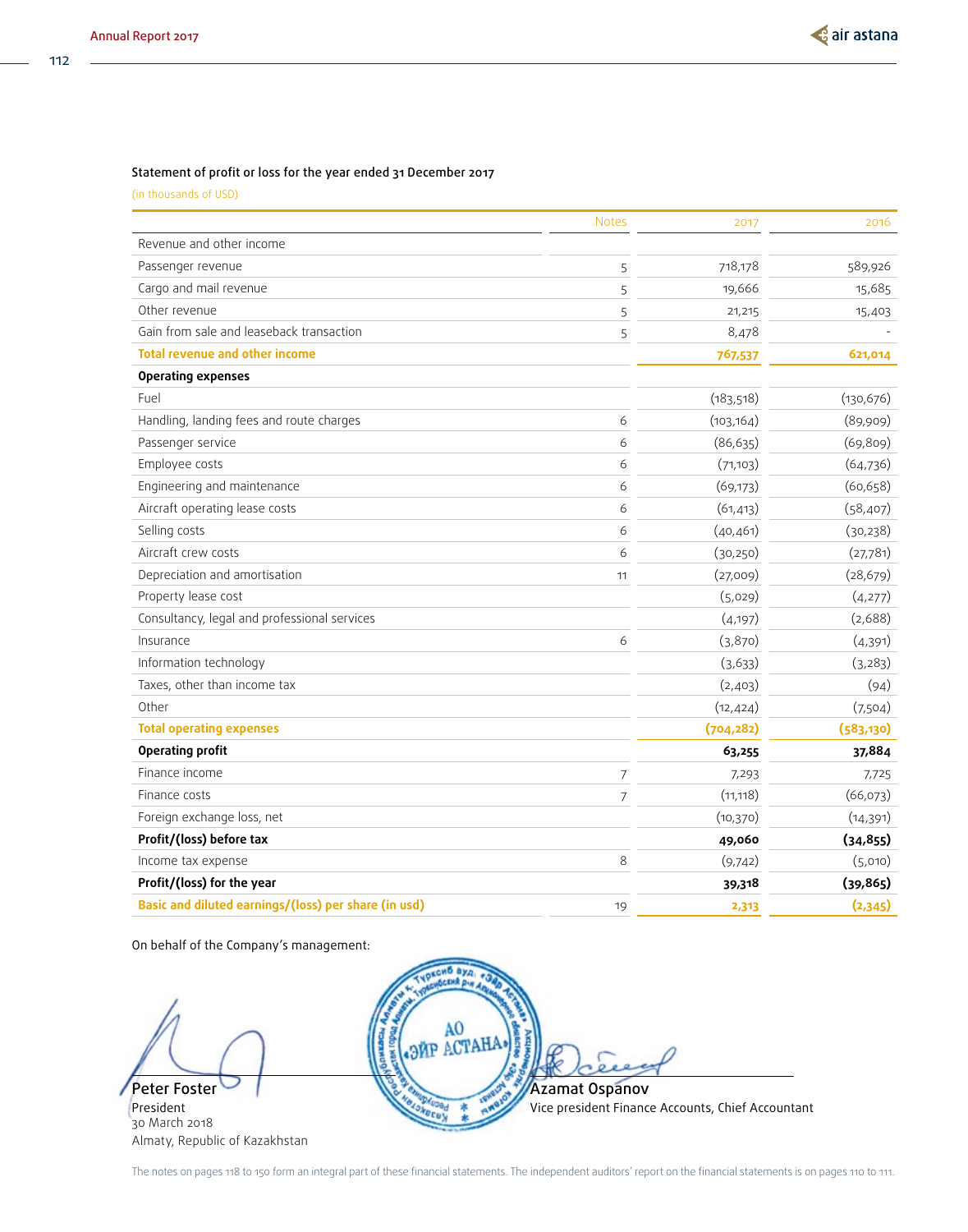| Company | Strategic | Management | Corporate  | Financial               |        |
|---------|-----------|------------|------------|-------------------------|--------|
| profile | report    | report     | governance | statements <sup>1</sup> |        |
|         |           |            |            |                         | $\sim$ |

### Statement of other comprehensive income for the year ended 31 December 2017

|                                                                                                                   | <b>Notes</b> | 2017    | 2016      |
|-------------------------------------------------------------------------------------------------------------------|--------------|---------|-----------|
| Profit/(loss) for the year                                                                                        |              | 39,318  | (39,865)  |
| Foreign currency translation loss, which will be never be reclassified to<br>profit or loss in subsequent periods |              | (809)   | (18)      |
| Other comprehensive income, net of tax, to be reclassified into profit or<br>loss in subsequent periods:          |              |         |           |
| Result from cash flow hedging instruments                                                                         |              | 1,179   | 3,918     |
| Income tax related to result from cash flow hedging instruments                                                   |              | (236)   | (784)     |
| Realised loss on cash flow hedging instruments                                                                    | 24           | 10,292  | 14,388    |
| Income tax related to realised loss on hedging instruments                                                        | 24           | (2,058) | (2,878)   |
| Other comprehensive income for the year, net of income tax                                                        |              | 8,368   | 14,626    |
| Total comprehensive income/(loss) for the year                                                                    |              | 47,686  | (25, 239) |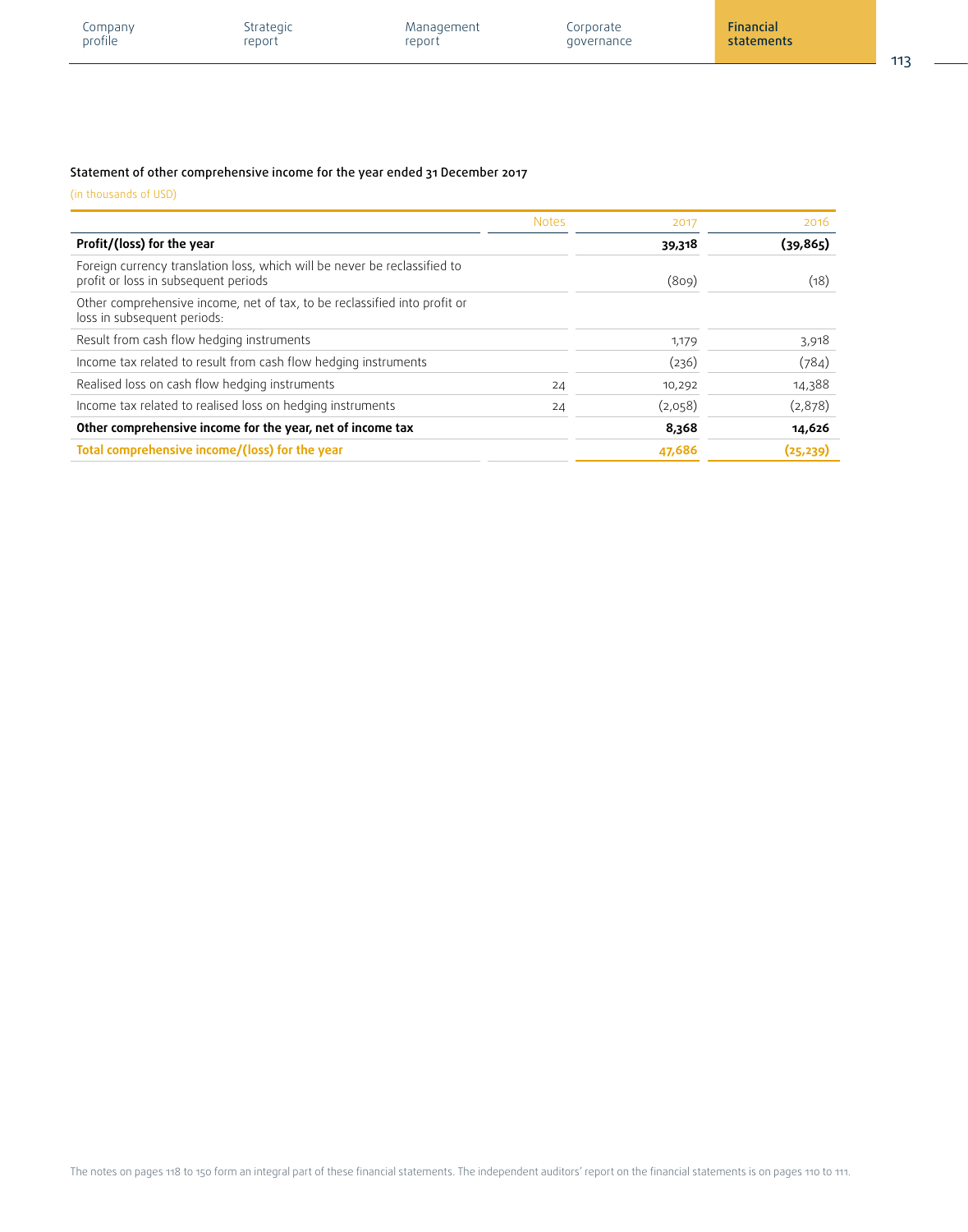### Statement of financial position as at 31 December 2017

(in thousands of USD)

|                                            | <b>Notes</b> | 31 December 2017 | 31 December 2016 |
|--------------------------------------------|--------------|------------------|------------------|
| <b>Assets</b>                              |              |                  |                  |
| <b>Non-current assets</b>                  |              |                  |                  |
| Property, plant and equipment              | 9            | 261,754          | 271,220          |
| Intangible assets                          | 10           | 2,939            | 3,147            |
| Prepayments for non-current assets         | 14           | 8,086            | 9,114            |
| Guarantee deposits                         | 12           | 19,636           | 15,400           |
| Trade and other receivables                | 15           | 3,924            | 6,174            |
|                                            |              | 296,339          | 305,055          |
| <b>Current assets</b>                      |              |                  |                  |
| Inventories                                | 13           | 38,613           | 41,288           |
| Prepayments                                | 14           | 29,390           | 22,575           |
| Income tax prepaid                         |              | 738              | 783              |
| Trade and other receivables                | 15           | 25,517           | 22,051           |
| Other taxes prepaid                        | 16           | 18,086           | 16,306           |
| Guarantee deposits                         | 12           | 34,874           | 34,944           |
| Bank deposits                              | 17           | 5                | 99,574           |
| Cash and bank balances                     | 18           | 148,181          | 29,987           |
|                                            |              | 295,404          | 267,508          |
| <b>Total assets</b>                        |              | 591,743          | 572,563          |
| <b>Equity and liabilities</b>              |              |                  |                  |
| <b>Equity</b>                              |              |                  |                  |
| Share capital                              | 19           | 17,000           | 17,000           |
| Functional currency transition reserve     |              | (9,324)          |                  |
| Foreign currency translation reserve       |              |                  | (182, 680)       |
| Reserve on hedging instruments, net of tax |              | (71, 465)        | (105, 868)       |
| Retained earnings                          | 24           | 150,552          | 310,625          |
| <b>Total equity</b>                        |              | 86,763           | 39,077           |
| <b>Non-current liabilities</b>             |              |                  |                  |
| Loans                                      | 23           | 10,519           | 12,043           |
| Finance lease liabilities                  | 24           | 280,797          | 335,499          |
| Deferred tax liabilities                   | 8            | 11,021           | 6,640            |
| Provision for aircraft maintenance         | 21           | 60,510           | 38,555           |
|                                            |              | 362,847          | 392,737          |
| <b>Current liabilities</b>                 |              |                  |                  |
| Loans                                      | 23           | 1,630            | 1,631            |
| Finance lease liabilities                  | 24           | 39,926           | 41,251           |
| Deferred revenue                           | 20           | 48,434           | 38,230           |
| Provision for aircraft maintenance         | 21           | 13,260           | 20,243           |
| Trade and other payables                   | 22           | 38,883           | 39,394           |
|                                            |              | 142,133          | 140,749          |
| <b>Total liabilities</b>                   |              | 504,980          | 533,486          |
| <b>Total equity and liabilities</b>        |              | 591,743          | 572,563          |

114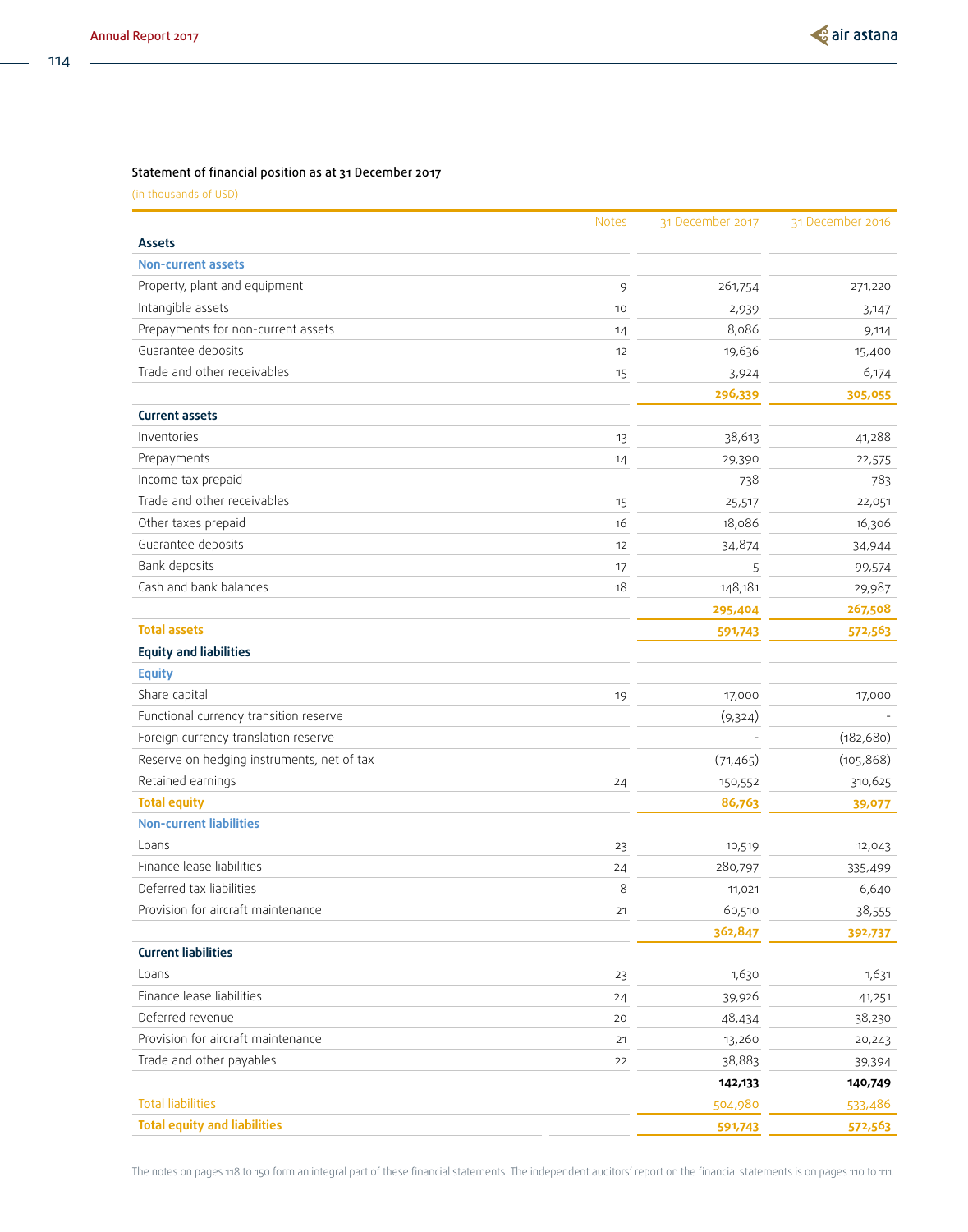| <b>Financial</b><br>Strategic<br>Corporate<br>Management<br>company<br>profile<br>report<br>statements<br>report<br>governance | 115<br>$\sim$ |
|--------------------------------------------------------------------------------------------------------------------------------|---------------|
|--------------------------------------------------------------------------------------------------------------------------------|---------------|

# Statement of changes in equity for the year ended 31 December 2017

|                                                                 | <b>Notes</b> | <b>Share</b><br>capital | <b>Functional</b><br>currency<br>transition<br>reserve on<br>share capital | Foreign<br>currency<br>translation<br>reserve | <b>Reserve</b><br>on hedging<br>instruments | <b>Retained</b><br>earnings | <b>Total equity</b> |
|-----------------------------------------------------------------|--------------|-------------------------|----------------------------------------------------------------------------|-----------------------------------------------|---------------------------------------------|-----------------------------|---------------------|
| At 1 January 2016                                               |              | 17,000                  |                                                                            | (181, 459)                                    | (121, 715)                                  | 365,816                     | 79,642              |
| Loss for the year                                               |              |                         |                                                                            |                                               |                                             | (39, 865)                   | (39, 865)           |
| Other comprehensive income                                      |              |                         |                                                                            |                                               |                                             |                             |                     |
| Cash flow hedging instruments,<br>net of tax                    |              |                         |                                                                            |                                               | 3,134                                       |                             | 3,134               |
| Realised loss on cash flow hedg-<br>ing instruments, net of tax | 24           |                         |                                                                            |                                               | 11,510                                      |                             | 11,510              |
| Translation difference                                          |              |                         |                                                                            | (1,221)                                       | 1,203                                       |                             | (18)                |
| Total other comprehensive<br>income                             |              |                         |                                                                            | (1, 221)                                      | 15,847                                      |                             | 14,626              |
| <b>Total comprehensive loss for</b><br>the year                 |              |                         |                                                                            | (1, 221)                                      | 15,847                                      | (39, 865)                   | (25, 239)           |
| Transactions with owners of the<br>Company                      |              |                         |                                                                            |                                               |                                             |                             |                     |
| Dividends declared                                              | 19           |                         |                                                                            |                                               |                                             | (15, 326)                   | (15, 326)           |
| At 31 December 2016                                             |              | 17,000                  |                                                                            | (182, 680)                                    | (105, 868)                                  | 310,625                     | 39,077              |
| Profit for the year                                             |              |                         |                                                                            |                                               |                                             | 39,318                      | 39,318              |
| Other comprehensive income                                      |              |                         |                                                                            |                                               |                                             |                             |                     |
| Cash flow hedging instruments,<br>net of tax                    |              |                         |                                                                            |                                               | 943                                         |                             | 943                 |
| Realised loss on cash flow hedg-<br>ing instruments, net of tax | 24           |                         |                                                                            |                                               | 8,234                                       |                             | 8,234               |
| Translation difference                                          |              |                         |                                                                            | (3,476)                                       | 2,667                                       |                             | (809)               |
| Effect of change in functional<br>currency                      |              |                         | (9,324)                                                                    | 186,156                                       | 22,559                                      | (199, 391)                  |                     |
| Total other comprehensive<br>income                             |              |                         | (9,324)                                                                    | 182,680                                       | 34,403                                      | (199, 391)                  | 8,368               |
| <b>Total comprehensive income for</b><br>the year               |              |                         | (9,324)                                                                    | 182,680                                       | 34,403                                      | (160, 073)                  | 47,686              |
| At 31 December 2017                                             |              | 17,000                  | (9,324)                                                                    |                                               | (71, 465)                                   | 150,552                     | 86,763              |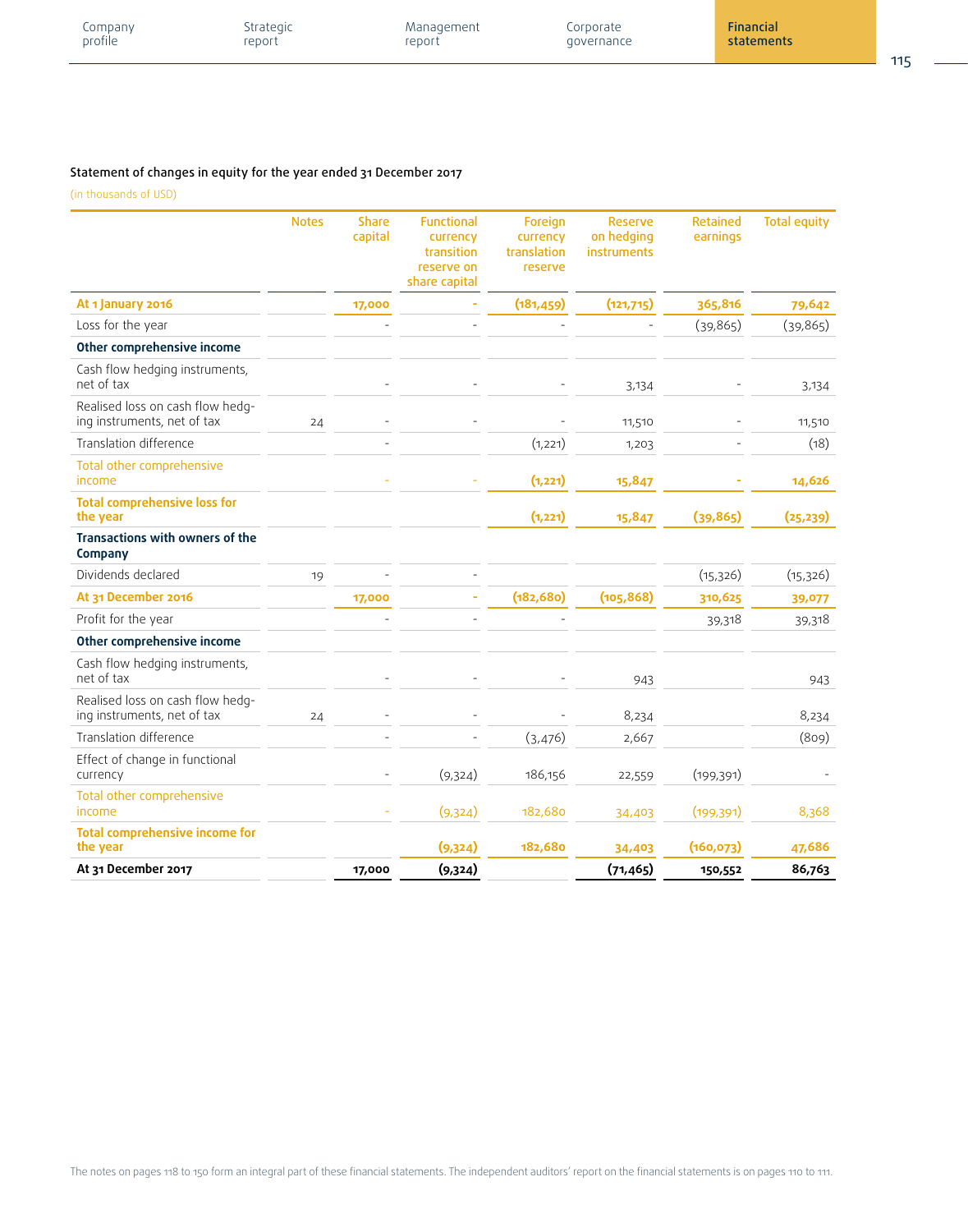116

### Statement of cash flows for the year ended 31 December 2017

|                                                                                                          | <b>Notes</b> | 2017      | 2016      |
|----------------------------------------------------------------------------------------------------------|--------------|-----------|-----------|
| <b>Operating activities:</b>                                                                             |              |           |           |
| Profit/(loss) before tax                                                                                 |              | 49,060    | (34, 855) |
| Adjustments for:                                                                                         |              |           |           |
| Depreciation and amortisation of property, plant and equipment and<br>intangible assets                  | 11           | 27,009    | 28,679    |
| Gain on disposal of property, plant and equipment                                                        |              | (9,074)   |           |
| (Reversal)/accrual of impairment allowance for prepayments and trade<br>and other receivables            | 14, 15       | (4,804)   | 52,404    |
| Write-down of obsolete and slow-moving inventories                                                       | 13           | 13        | 115       |
| Accrual for employee unused vacation                                                                     |              | 216       | (359)     |
| Accrual of provision for aircraft maintenance                                                            |              | 19,671    | 17,695    |
| Accrual of loyalty provision                                                                             |              | 3,642     | 241       |
| Foreign exchange loss, net                                                                               |              | 10,370    | 14,391    |
| Finance income, excluding impairment                                                                     | 7            | (2,547)   | (7,725)   |
| Finance costs, excluding impairment                                                                      | 7            | 11,118    | 12,843    |
| Operating cash flow before movements in working capital                                                  |              | 104,673   | 83,429    |
| Change in trade and other receivables                                                                    |              | 3,748     | (1,582)   |
| Change in prepaid expenses                                                                               |              | (8,183)   | (13,336)  |
| Change in inventories                                                                                    |              | 2,836     | (8,536)   |
| Change in financial assets and liabilities at fair value through profit or loss<br>and hedge instruments |              |           | (375)     |
| Change in trade and other payables and other current liabilities                                         |              | (7,062)   | (4, 412)  |
| Change in deferred revenue                                                                               |              | 6,646     | 4,381     |
| Cash generated from operations                                                                           |              | 102,659   | 59,569    |
| Income tax paid                                                                                          |              | (7,540)   | (12)      |
| Interest received                                                                                        |              | 3,167     | 5,902     |
| Net cash generated from operating activities                                                             |              | 98,286    | 65,459    |
| <b>Investing activities:</b>                                                                             |              |           |           |
| Purchase of property, plant and equipment                                                                |              | (27, 836) | (27, 284) |
| Proceeds from disposal of property, plant and equipment                                                  |              | 7,050     | 1,164     |
| Purchase of intangible assets                                                                            |              | (681)     | (3,117)   |
| Bank and Guarantee deposits placed                                                                       |              | (20, 662) | (352,696) |
| Bank and Guarantee deposits withdrawn                                                                    |              | 113,802   | 345,191   |
| Net cash from/(used in) investing activities                                                             |              | 71,673    | (36,742)  |